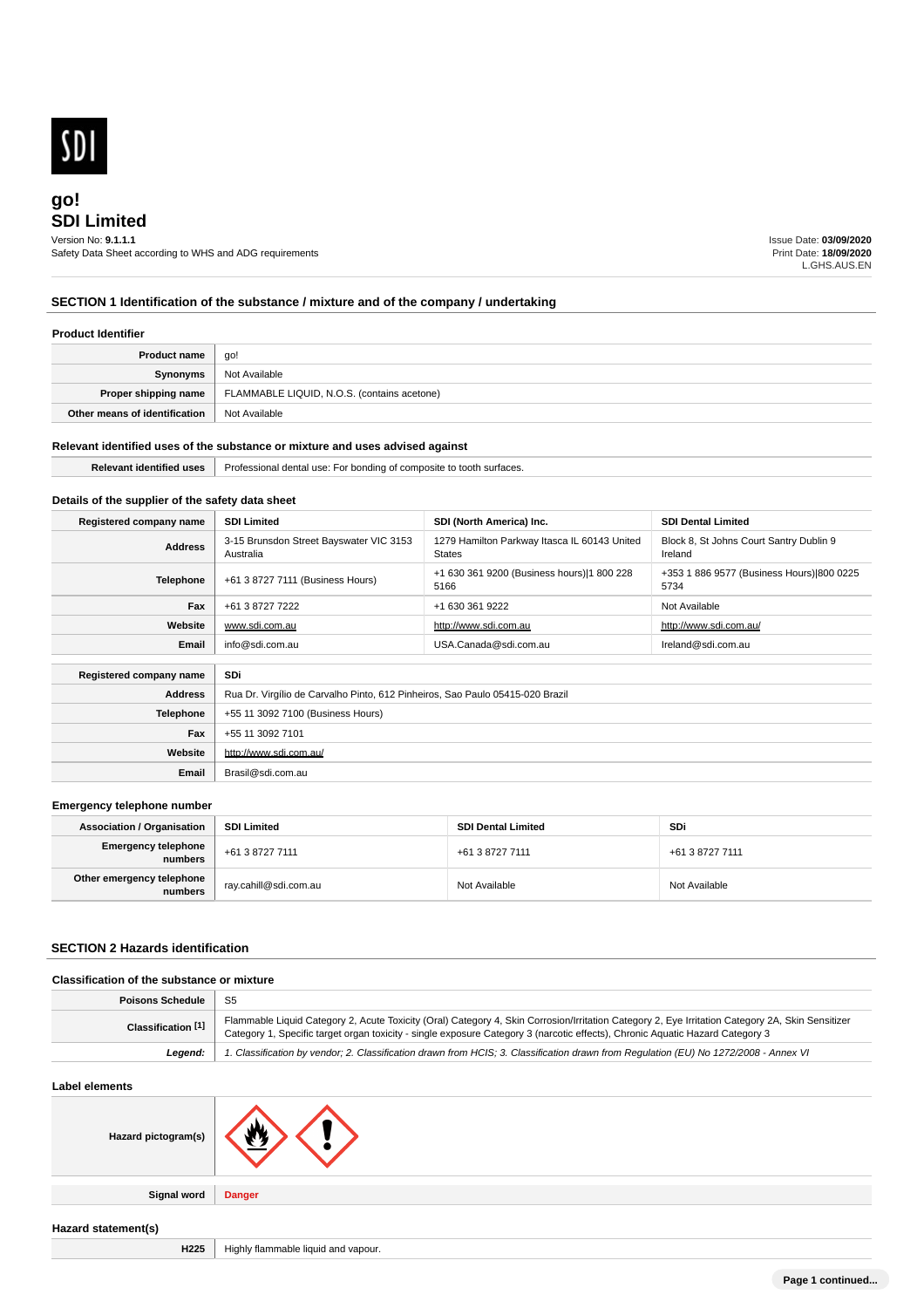| H302 | Harmful if swallowed.                              |
|------|----------------------------------------------------|
| H315 | Causes skin irritation.                            |
| H319 | Causes serious eye irritation.                     |
| H317 | May cause an allergic skin reaction.               |
| H336 | May cause drowsiness or dizziness.                 |
| H412 | Harmful to aquatic life with long lasting effects. |

# **Precautionary statement(s) Prevention**

| P210             | Keep away from heat/sparks/open flames/hot surfaces. - No smoking.                |  |  |
|------------------|-----------------------------------------------------------------------------------|--|--|
| P271             | Use only outdoors or in a well-ventilated area.                                   |  |  |
| P280             | Wear protective gloves/protective clothing/eye protection/face protection.        |  |  |
| P240             | Ground/bond container and receiving equipment.                                    |  |  |
| P <sub>241</sub> | Use explosion-proof electrical/ventilating/lighting/intrinsically safe equipment. |  |  |
| P242             | Use only non-sparking tools.                                                      |  |  |
| P243             | Take precautionary measures against static discharge.                             |  |  |
| P <sub>261</sub> | Avoid breathing mist/vapours/spray.                                               |  |  |
| P270             | Do not eat, drink or smoke when using this product.                               |  |  |
| P273             | Avoid release to the environment.                                                 |  |  |
| P272             | Contaminated work clothing should not be allowed out of the workplace.            |  |  |
|                  |                                                                                   |  |  |

# **Precautionary statement(s) Response**

| P321           | Specific treatment (see advice on this label).                                                                                   |  |  |
|----------------|----------------------------------------------------------------------------------------------------------------------------------|--|--|
| P362           | Take off contaminated clothing and wash before reuse.                                                                            |  |  |
| P370+P378      | In case of fire: Use alcohol resistant foam or normal protein foam for extinction.                                               |  |  |
| P302+P352      | IF ON SKIN: Wash with plenty of water and soap.                                                                                  |  |  |
| P305+P351+P338 | IF IN EYES: Rinse cautiously with water for several minutes. Remove contact lenses, if present and easy to do. Continue rinsing. |  |  |
| P333+P313      | If skin irritation or rash occurs: Get medical advice/attention.                                                                 |  |  |
| P337+P313      | If eye irritation persists: Get medical advice/attention.                                                                        |  |  |
| P301+P312      | IF SWALLOWED: Call a POISON CENTER or doctor/physician if you feel unwell.                                                       |  |  |
| P303+P361+P353 | IF ON SKIN (or hair): Remove/Take off immediately all contaminated clothing. Rinse skin with water/shower.                       |  |  |
| P304+P340      | IF INHALED: Remove victim to fresh air and keep at rest in a position comfortable for breathing.                                 |  |  |
| P330           | Rinse mouth.                                                                                                                     |  |  |
|                |                                                                                                                                  |  |  |

### **Precautionary statement(s) Storage**

| P403+P235 | Store in a well-ventilated place. Keep cool. |  |
|-----------|----------------------------------------------|--|
| P405      | Store locked up                              |  |

### **Precautionary statement(s) Disposal**

**P501** Dispose of contents/container to authorised hazardous or special waste collection point in accordance with any local regulation.

### **SECTION 3 Composition / information on ingredients**

#### **Substances**

See section below for composition of Mixtures

# **Mixtures**

| <b>CAS No</b> | %[weight] | Name                                       |
|---------------|-----------|--------------------------------------------|
| 67-64-1       | $30 - 50$ | acetone                                    |
| Not Available | $30 - 50$ | acrylic monomer                            |
| Not Available | $10 - 25$ | Ingredients determined not to be hazardous |

# **SECTION 4 First aid measures**

## **Description of first aid measures**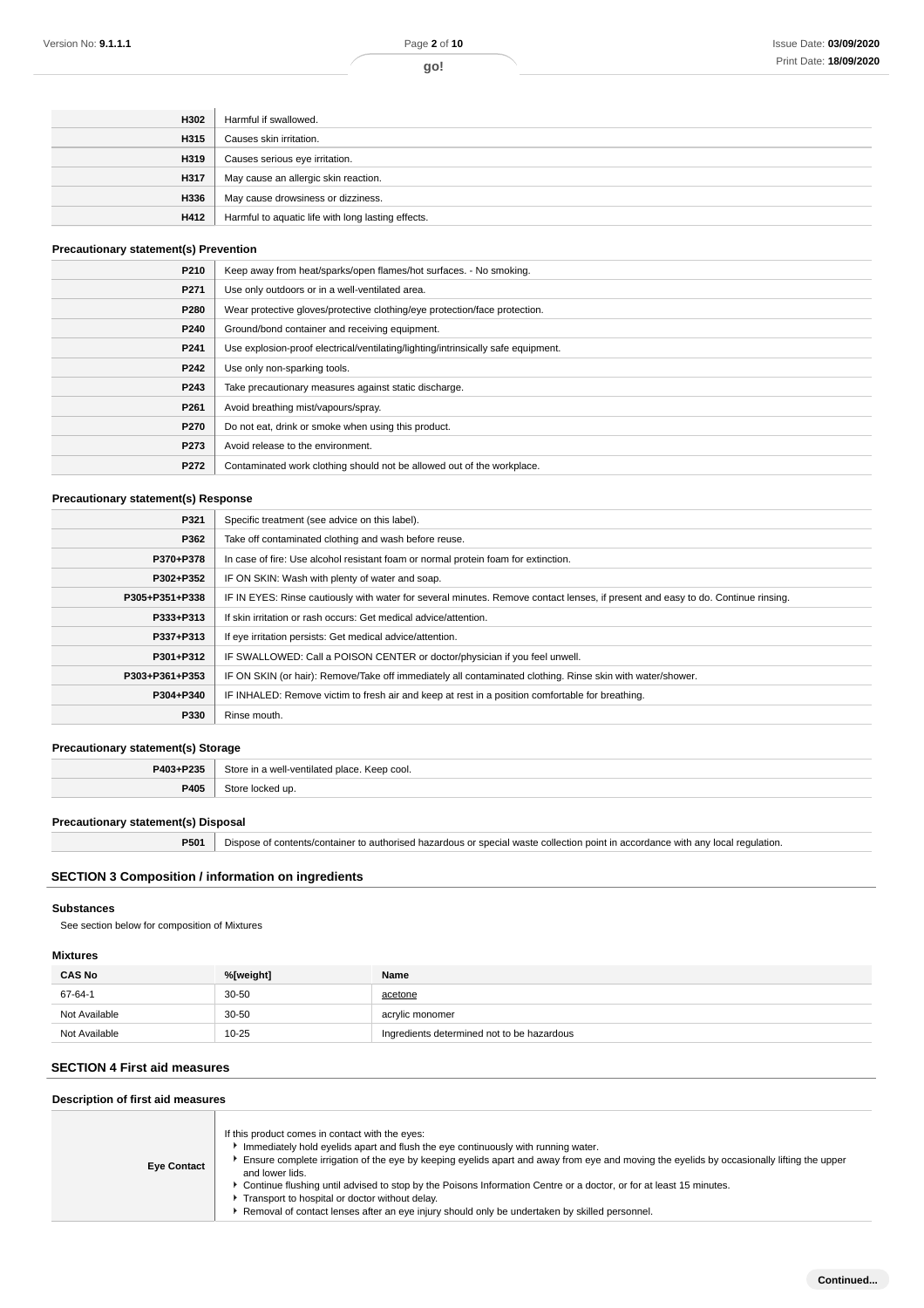**Continued...**

| <b>Skin Contact</b> | If skin contact occurs:<br>Immediately remove all contaminated clothing, including footwear.<br>Flush skin and hair with running water (and soap if available).<br>Seek medical attention in event of irritation.                                                                                                                                                                                                                                                                |
|---------------------|----------------------------------------------------------------------------------------------------------------------------------------------------------------------------------------------------------------------------------------------------------------------------------------------------------------------------------------------------------------------------------------------------------------------------------------------------------------------------------|
| Inhalation          | If fumes or combustion products are inhaled remove from contaminated area.<br>Lay patient down. Keep warm and rested.<br>Prostheses such as false teeth, which may block airway, should be removed, where possible, prior to initiating first aid procedures.<br>Apply artificial respiration if not breathing, preferably with a demand valve resuscitator, bag-valve mask device, or pocket mask as trained.<br>Perform CPR if necessary.<br>Transport to hospital, or doctor. |
| Ingestion           | Seek medical attention.                                                                                                                                                                                                                                                                                                                                                                                                                                                          |

## **Indication of any immediate medical attention and special treatment needed**

Treat symptomatically.

## **SECTION 5 Firefighting measures**

### **Extinguishing media**

- Alcohol stable foam.
- Dry chemical powder.
- ▶ BCF (where regulations permit).
- Carbon dioxide.
- Water spray or fog Large fires only.

## **Special hazards arising from the substrate or mixture**

| Avoid contamination with oxidising agents i.e. nitrates, oxidising acids, chlorine bleaches, pool chlorine etc, as ignition r<br>ˈresult |
|------------------------------------------------------------------------------------------------------------------------------------------|
|                                                                                                                                          |

### **Advice for firefighters**

| <b>Fire Fighting</b>         | Alert Fire Brigade and tell them location and nature of hazard.<br>• May be violently or explosively reactive.<br>• Wear breathing apparatus plus protective gloves in the event of a fire.<br>▶ Prevent, by any means available, spillage from entering drains or water course.<br>• Consider evacuation (or protect in place).<br>Fight fire from a safe distance, with adequate cover.<br>If safe, switch off electrical equipment until vapour fire hazard removed.<br>• Use water delivered as a fine spray to control the fire and cool adjacent area.<br>Avoid spraying water onto liquid pools.<br>Do not approach containers suspected to be hot.<br>► Cool fire exposed containers with water spray from a protected location.<br>If safe to do so, remove containers from path of fire. |
|------------------------------|----------------------------------------------------------------------------------------------------------------------------------------------------------------------------------------------------------------------------------------------------------------------------------------------------------------------------------------------------------------------------------------------------------------------------------------------------------------------------------------------------------------------------------------------------------------------------------------------------------------------------------------------------------------------------------------------------------------------------------------------------------------------------------------------------|
| <b>Fire/Explosion Hazard</b> | Liquid and vapour are highly flammable.<br>Severe fire hazard when exposed to heat, flame and/or oxidisers.<br>• Vapour may travel a considerable distance to source of ignition.<br>Heating may cause expansion or decomposition leading to violent rupture of containers.<br>• On combustion, may emit toxic fumes of carbon monoxide (CO).<br>Combustion products include:<br>carbon dioxide (CO2)<br>other pyrolysis products typical of burning organic material.                                                                                                                                                                                                                                                                                                                             |
| <b>HAZCHEM</b>               | $-3YE$                                                                                                                                                                                                                                                                                                                                                                                                                                                                                                                                                                                                                                                                                                                                                                                             |

### **SECTION 6 Accidental release measures**

### **Personal precautions, protective equipment and emergency procedures**

See section 8

# **Environmental precautions**

See section 12

### **Methods and material for containment and cleaning up**

| <b>Minor Spills</b> | Remove all ignition sources.<br>• Clean up all spills immediately.<br>Avoid breathing vapours and contact with skin and eyes.<br>▶ Control personal contact with the substance, by using protective equipment.<br>▶ Contain and absorb small quantities with vermiculite or other absorbent material.<br>▶ Wipe up.<br>• Collect residues in a flammable waste container.                                                                                                                                                                                                                                                                    |
|---------------------|----------------------------------------------------------------------------------------------------------------------------------------------------------------------------------------------------------------------------------------------------------------------------------------------------------------------------------------------------------------------------------------------------------------------------------------------------------------------------------------------------------------------------------------------------------------------------------------------------------------------------------------------|
| <b>Major Spills</b> | Clear area of personnel and move upwind.<br>Alert Fire Brigade and tell them location and nature of hazard.<br>• May be violently or explosively reactive.<br>▶ Wear breathing apparatus plus protective gloves.<br>▶ Prevent, by any means available, spillage from entering drains or water course.<br>Consider evacuation (or protect in place).<br>No smoking, naked lights or ignition sources.<br>Increase ventilation.<br>Stop leak if safe to do so.<br>▶ Water spray or fog may be used to disperse /absorb vapour.<br>Contain spill with sand, earth or vermiculite.<br>Use only spark-free shovels and explosion proof equipment. |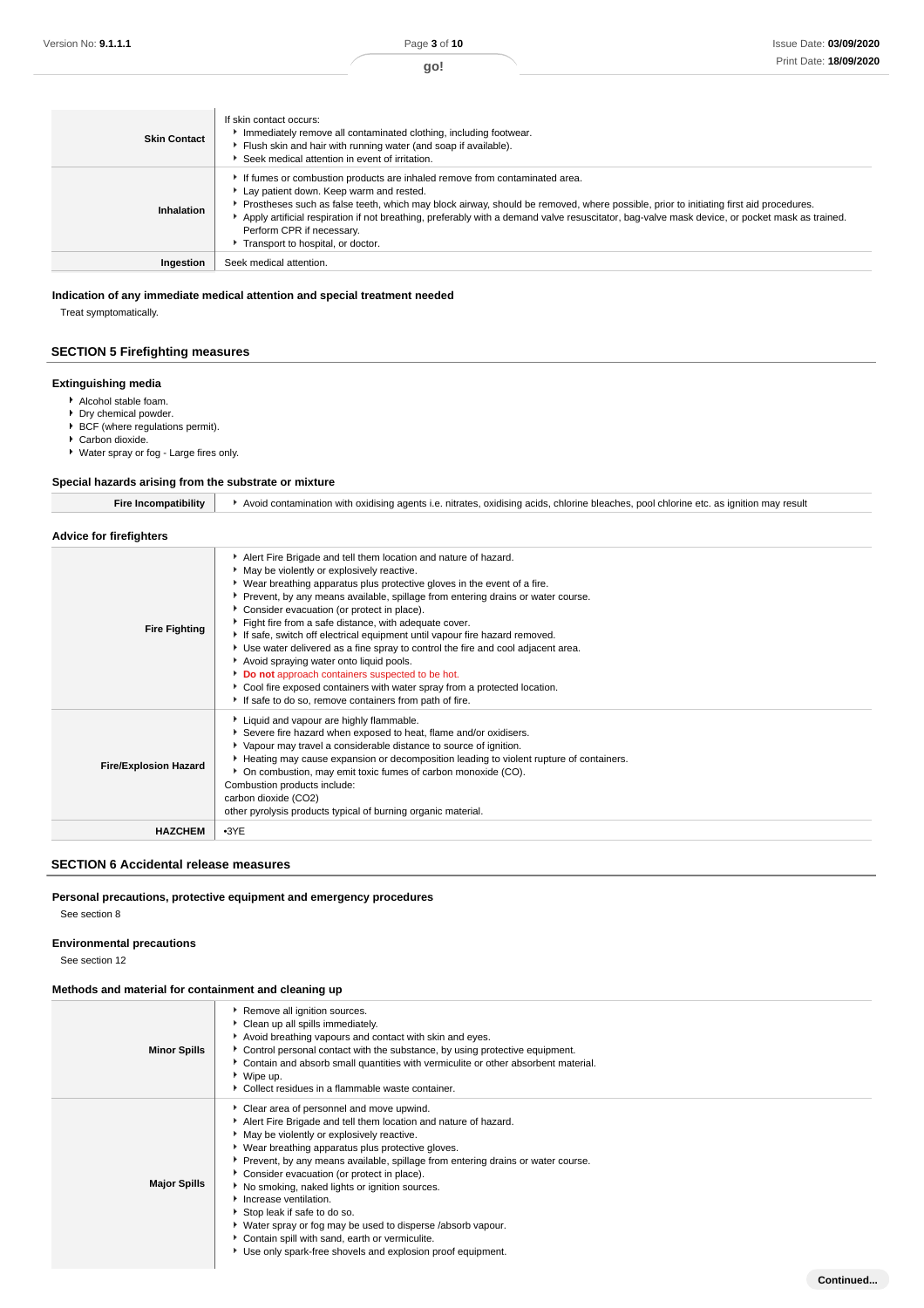| Absorb remaining product with sand, earth or vermiculite.<br>Collect solid residues and seal in labelled drums for disposal.<br>Wash area and prevent runoff into drains.<br>If contamination of drains or waterways occurs, advise emergency services. |  | Collect recoverable product into labelled containers for recycling. |
|---------------------------------------------------------------------------------------------------------------------------------------------------------------------------------------------------------------------------------------------------------|--|---------------------------------------------------------------------|
|---------------------------------------------------------------------------------------------------------------------------------------------------------------------------------------------------------------------------------------------------------|--|---------------------------------------------------------------------|

Personal Protective Equipment advice is contained in Section 8 of the SDS.

# **SECTION 7 Handling and storage**

| Precautions for safe handling |                                                                                                                                                                                                                                                                                                                                                                                                                                                                                                                                                                                                                                                                                                                                                                                                                                                                                                                                                                                                                                                                                               |
|-------------------------------|-----------------------------------------------------------------------------------------------------------------------------------------------------------------------------------------------------------------------------------------------------------------------------------------------------------------------------------------------------------------------------------------------------------------------------------------------------------------------------------------------------------------------------------------------------------------------------------------------------------------------------------------------------------------------------------------------------------------------------------------------------------------------------------------------------------------------------------------------------------------------------------------------------------------------------------------------------------------------------------------------------------------------------------------------------------------------------------------------|
| Safe handling                 | Avoid all personal contact, including inhalation.<br>▶ Wear protective clothing when risk of exposure occurs.<br>Use in a well-ventilated area.<br>Prevent concentration in hollows and sumps.<br>DO NOT enter confined spaces until atmosphere has been checked.<br>Avoid smoking, naked lights, heat or ignition sources.<br>When handling, DO NOT eat, drink or smoke.<br>▶ Vapour may ignite on pumping or pouring due to static electricity.<br>DO NOT use plastic buckets.<br>Earth and secure metal containers when dispensing or pouring product.<br>Use spark-free tools when handling.<br>Avoid contact with incompatible materials.<br>Keep containers securely sealed.<br>Avoid physical damage to containers.<br>Always wash hands with soap and water after handling.<br>• Work clothes should be laundered separately.<br>Use good occupational work practice.<br>• Observe manufacturer's storage and handling recommendations contained within this SDS.<br>Atmosphere should be regularly checked against established exposure standards to ensure safe working conditions. |
| <b>Other information</b>      | Do not store in direct sunlight.<br>Store between 2 and 8 deg C.                                                                                                                                                                                                                                                                                                                                                                                                                                                                                                                                                                                                                                                                                                                                                                                                                                                                                                                                                                                                                              |

### **Conditions for safe storage, including any incompatibilities**

| Suitable container             | DO NOT repack. Use containers supplied by manufacturer only.                                                                                       |
|--------------------------------|----------------------------------------------------------------------------------------------------------------------------------------------------|
| <b>Storage incompatibility</b> | Avoid reaction with oxidising agents, bases and strong reducing agents.<br>Avoid strong acids, acid chlorides, acid anhydrides and chloroformates. |

# **SECTION 8 Exposure controls / personal protection**

## **Control parameters**

### **Occupational Exposure Limits (OEL)**

| Source                       | Ingredient           | <b>Material name</b> | <b>TWA</b>           | <b>STEL</b>           | Peak          | <b>Notes</b>  |
|------------------------------|----------------------|----------------------|----------------------|-----------------------|---------------|---------------|
| Australia Exposure Standards | acetone              | Acetone              | 500 ppm / 1185 mg/m3 | 2375 mg/m3 / 1000 ppm | Not Available | Not Available |
| <b>Emergency Limits</b>      |                      |                      |                      |                       |               |               |
| Ingredient                   | <b>Material name</b> |                      | TEEL-1               | TEEL-2                | TEEL-3        |               |
| acetone                      | Acetone              |                      | Not Available        | Not Available         | Not Available |               |
|                              |                      |                      |                      |                       |               |               |
| Ingredient                   | <b>Original IDLH</b> |                      |                      | <b>Revised IDLH</b>   |               |               |
| acetone                      | 2,500 ppm            |                      | Not Available        |                       |               |               |

## **MATERIAL DATA**

| Appropriate engineering<br>controls | Engineering controls are used to remove a hazard or place a barrier between the worker and the hazard. Well-designed engineering controls can<br>be highly effective in protecting workers and will typically be independent of worker interactions to provide this high level of protection.<br>The basic types of engineering controls are:<br>Process controls which involve changing the way a job activity or process is done to reduce the risk.<br>Enclosure and/or isolation of emission source which keeps a selected hazard "physically" away from the worker and ventilation that strategically<br>"adds" and "removes" air in the work environment. Ventilation can remove or dilute an air contaminant if designed properly. The design of a<br>ventilation system must match the particular process and chemical or contaminant in use.<br>Employers may need to use multiple types of controls to prevent employee overexposure.<br>For flammable liquids and flammable gases, local exhaust ventilation or a process enclosure ventilation system may be required. Ventilation<br>equipment should be explosion-resistant.<br>Air contaminants generated in the workplace possess varying "escape" velocities which, in turn, determine the "capture velocities" of fresh<br>circulating air required to effectively remove the contaminant. |                                              |  |  |  |
|-------------------------------------|--------------------------------------------------------------------------------------------------------------------------------------------------------------------------------------------------------------------------------------------------------------------------------------------------------------------------------------------------------------------------------------------------------------------------------------------------------------------------------------------------------------------------------------------------------------------------------------------------------------------------------------------------------------------------------------------------------------------------------------------------------------------------------------------------------------------------------------------------------------------------------------------------------------------------------------------------------------------------------------------------------------------------------------------------------------------------------------------------------------------------------------------------------------------------------------------------------------------------------------------------------------------------------------------------------------------------------------------------------------|----------------------------------------------|--|--|--|
|                                     | Type of Contaminant:                                                                                                                                                                                                                                                                                                                                                                                                                                                                                                                                                                                                                                                                                                                                                                                                                                                                                                                                                                                                                                                                                                                                                                                                                                                                                                                                         | Air Speed:                                   |  |  |  |
|                                     | solvent, vapours, degreasing etc., evaporating from tank (in still air).                                                                                                                                                                                                                                                                                                                                                                                                                                                                                                                                                                                                                                                                                                                                                                                                                                                                                                                                                                                                                                                                                                                                                                                                                                                                                     | $0.25 - 0.5$ m/s<br>$(50-100)$<br>$f/min.$ ) |  |  |  |
|                                     | aerosols, fumes from pouring operations, intermittent container filling, low speed conveyer transfers, welding, spray drift,<br>plating acid fumes, pickling (released at low velocity into zone of active generation)                                                                                                                                                                                                                                                                                                                                                                                                                                                                                                                                                                                                                                                                                                                                                                                                                                                                                                                                                                                                                                                                                                                                       | $0.5 - 1$ m/s<br>$(100 - 200)$<br>$f/min.$ ) |  |  |  |
|                                     |                                                                                                                                                                                                                                                                                                                                                                                                                                                                                                                                                                                                                                                                                                                                                                                                                                                                                                                                                                                                                                                                                                                                                                                                                                                                                                                                                              |                                              |  |  |  |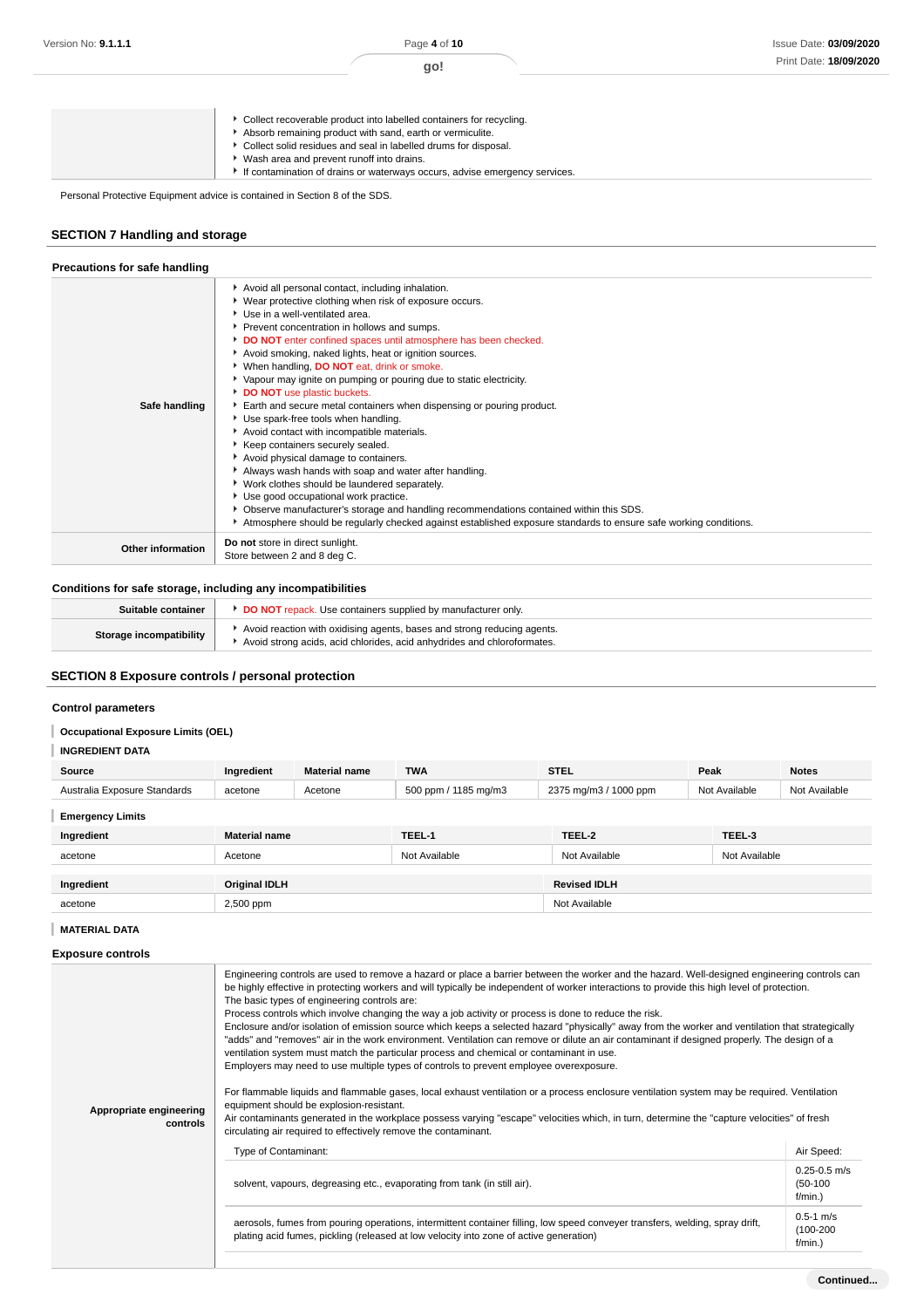1-2.5 m/s (200-500 f/min.)

direct spray, spray painting in shallow booths, drum filling, conveyer loading, crusher dusts, gas discharge (active generation into zone of rapid air motion)

Within each range the appropriate value depends on:

| Lower end of the range                                     | Upper end of the range           |
|------------------------------------------------------------|----------------------------------|
| 1: Room air currents minimal or favourable to capture      | 1: Disturbing room air currents  |
| 2: Contaminants of low toxicity or of nuisance value only. | 2: Contaminants of high toxicity |
| 3: Intermittent, low production.                           | 3: High production, heavy use    |
| 4: Large hood or large air mass in motion                  | 4: Small hood-local control only |

Simple theory shows that air velocity falls rapidly with distance away from the opening of a simple extraction pipe. Velocity generally decreases with the square of distance from the extraction point (in simple cases). Therefore the air speed at the extraction point should be adjusted, accordingly, after reference to distance from the contaminating source. The air velocity at the extraction fan, for example, should be a minimum of 1-2 m/s (200-400 f/min.) for extraction of solvents generated in a tank 2 meters distant from the extraction point. Other mechanical considerations, producing performance deficits within the extraction apparatus, make it essential that theoretical air velocities are multiplied by factors of 10 or more when extraction systems are installed or used.

| <b>Personal protection</b> |                                                                                                                                                                                                                                                                                                                                                                                                                                                                                                                                                                                                                                                                                                                                                                                                                                                                                                                                                                                                                          |
|----------------------------|--------------------------------------------------------------------------------------------------------------------------------------------------------------------------------------------------------------------------------------------------------------------------------------------------------------------------------------------------------------------------------------------------------------------------------------------------------------------------------------------------------------------------------------------------------------------------------------------------------------------------------------------------------------------------------------------------------------------------------------------------------------------------------------------------------------------------------------------------------------------------------------------------------------------------------------------------------------------------------------------------------------------------|
| Eye and face protection    | Chemical goggles.<br>Full face shield may be required for supplementary but never for primary protection of eyes.<br>Contact lenses may pose a special hazard; soft contact lenses may absorb and concentrate irritants. A written policy document, describing<br>the wearing of lenses or restrictions on use, should be created for each workplace or task. This should include a review of lens absorption<br>and adsorption for the class of chemicals in use and an account of injury experience. Medical and first-aid personnel should be trained in<br>their removal and suitable equipment should be readily available. In the event of chemical exposure, begin eye irrigation immediately and<br>remove contact lens as soon as practicable. Lens should be removed at the first signs of eye redness or irritation - lens should be removed in<br>a clean environment only after workers have washed hands thoroughly. [CDC NIOSH Current Intelligence Bulletin 59], [AS/NZS 1336 or<br>national equivalent] |
| <b>Skin protection</b>     | See Hand protection below                                                                                                                                                                                                                                                                                                                                                                                                                                                                                                                                                                                                                                                                                                                                                                                                                                                                                                                                                                                                |
| Hands/feet protection      | ▶ Wear chemical protective gloves, e.g. PVC.<br>▶ Wear safety footwear or safety gumboots, e.g. Rubber<br>▶ Rubber Gloves                                                                                                                                                                                                                                                                                                                                                                                                                                                                                                                                                                                                                                                                                                                                                                                                                                                                                                |
| <b>Body protection</b>     | See Other protection below                                                                                                                                                                                                                                                                                                                                                                                                                                                                                                                                                                                                                                                                                                                                                                                                                                                                                                                                                                                               |
| Other protection           | • Overalls.<br>▶ PVC Apron.<br>▶ PVC protective suit may be required if exposure severe.<br>Eyewash unit.<br>Ensure there is ready access to a safety shower.                                                                                                                                                                                                                                                                                                                                                                                                                                                                                                                                                                                                                                                                                                                                                                                                                                                            |

#### **Respiratory protection**

Type AX Filter of sufficient capacity. (AS/NZS 1716 & 1715, EN 143:2000 & 149:2001, ANSI Z88 or national equivalent)

Where the concentration of gas/particulates in the breathing zone, approaches or exceeds the "Exposure Standard" (or ES), respiratory protection is required. Degree of protection varies with both face-piece and Class of filter; the nature of protection varies with Type of filter.

| <b>Required Minimum Protection Factor</b> | <b>Half-Face Respirator</b> | <b>Full-Face Respirator</b> | <b>Powered Air Respirator</b> |
|-------------------------------------------|-----------------------------|-----------------------------|-------------------------------|
| up to $10 \times ES$                      | Air-line*                   | $AX-2$                      | AX-PAPR-2 ^                   |
| up to $20 \times ES$                      |                             | $AX-3$                      |                               |
| $20 + x ES$                               |                             | Air-line**                  |                               |

\* - Continuous-flow; \*\* - Continuous-flow or positive pressure demand

^ - Full-face

A(All classes) = Organic vapours, B AUS or B1 = Acid gasses, B2 = Acid gas or hydrogen cyanide(HCN), B3 = Acid gas or hydrogen cyanide(HCN), E = Sulfur dioxide(SO2), G = Agricultural chemicals, K = Ammonia(NH3), Hg = Mercury, NO = Oxides of nitrogen, MB = Methyl bromide, AX = Low boiling point organic compounds(below 65 degC)

- Cartridge respirators should never be used for emergency ingress or in areas of unknown vapour concentrations or oxygen content. F The wearer must be warned to leave the contaminated area immediately on detecting any odours through the respirator. The odour may indicate that the mask is not functioning properly, that the vapour concentration is too high, or that the mask is not properly fitted. Because of these limitations, only restricted use of cartridge respirators is considered
- appropriate. Cartridge performance is affected by humidity. Cartridges should be changed after 2 hr of continuous use unless it is determined that the humidity is less than 75%, in which case,
- cartridges can be used for 4 hr. Used cartridges should be discarded daily, regardless of the length of time used

#### **SECTION 9 Physical and chemical properties**

#### **Information on basic physical and chemical properties**

| Appearance            | Orange liquid with slightly characteristic odour, insoluble in water. |                                                   |               |
|-----------------------|-----------------------------------------------------------------------|---------------------------------------------------|---------------|
| <b>Physical state</b> | Liquid                                                                | Relative density (Water = 1)                      | 0.93          |
| Odour                 | Not Available                                                         | <b>Partition coefficient n-octanol</b><br>/ water | Not Available |
| Odour threshold       | Not Available                                                         | Auto-ignition temperature (°C)                    | Not Available |
| pH (as supplied)      | $-2$                                                                  | <b>Decomposition temperature</b>                  | Not Available |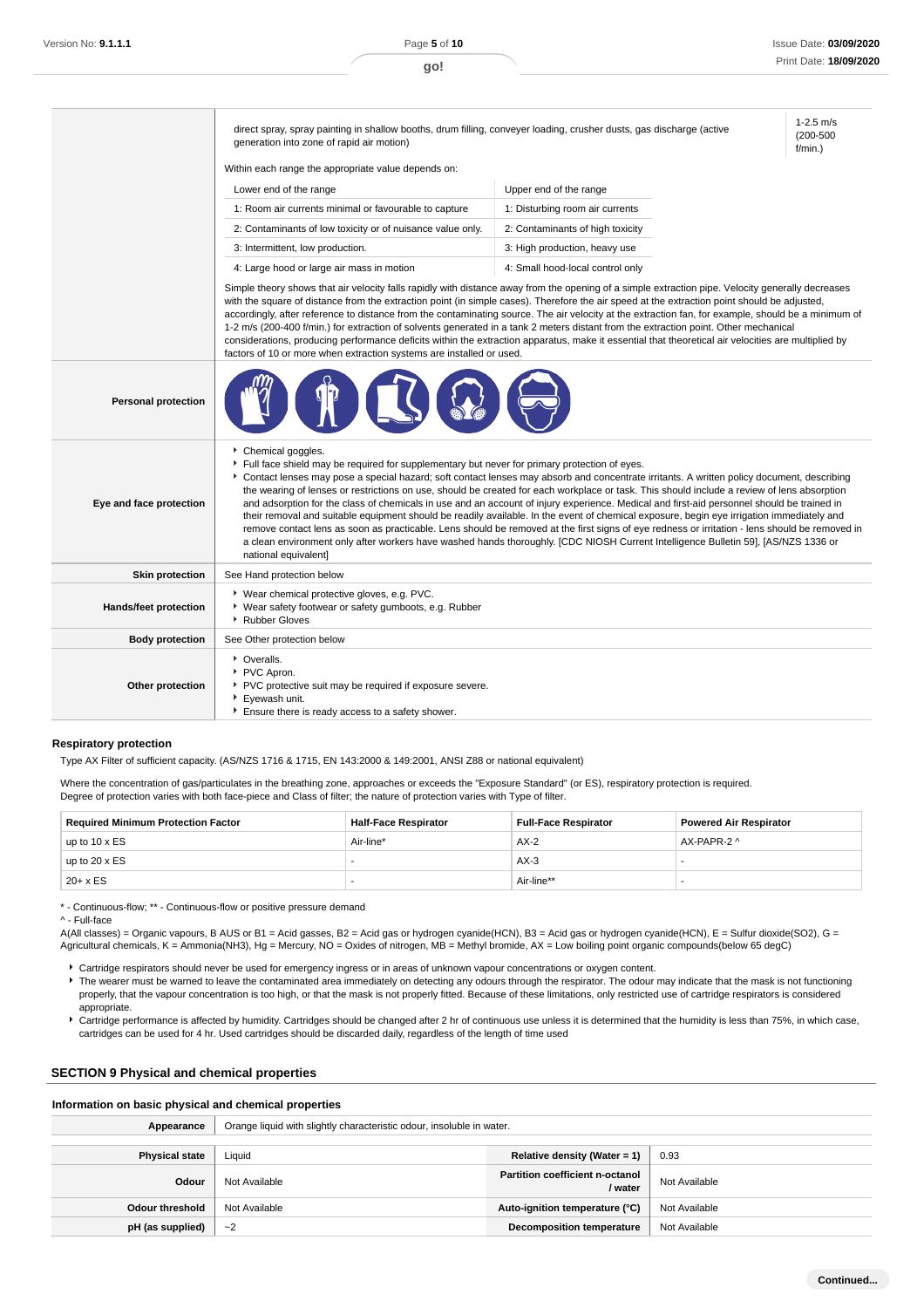| Melting point / freezing point<br>(°C)                   | Not Available       | Viscosity (cSt)                    | Not Available  |
|----------------------------------------------------------|---------------------|------------------------------------|----------------|
| Initial boiling point and boiling<br>range $(^{\circ}C)$ | Gels before boiling | Molecular weight (g/mol)           | Not Applicable |
| Flash point (°C)                                         | Not Available       | <b>Taste</b>                       | Not Available  |
| <b>Evaporation rate</b>                                  | Not Available       | <b>Explosive properties</b>        | Not Available  |
| Flammability                                             | Not Available       | <b>Oxidising properties</b>        | Not Available  |
| Upper Explosive Limit (%)                                | 13                  | Surface Tension (dyn/cm or<br>mN/m | Not Available  |
| Lower Explosive Limit (%)                                | 3                   | <b>Volatile Component (%vol)</b>   | Not Available  |
| Vapour pressure (kPa)                                    | Not Available       | Gas group                          | Not Available  |
| Solubility in water                                      | Immiscible          | pH as a solution (1%)              | Not Available  |
| Vapour density $(Air = 1)$                               | Not Available       | VOC g/L                            | Not Available  |

# **SECTION 10 Stability and reactivity**

| Reactivity                                 | See section 7                                                                                                                        |
|--------------------------------------------|--------------------------------------------------------------------------------------------------------------------------------------|
| <b>Chemical stability</b>                  | • Unstable in the presence of incompatible materials.<br>▶ Product is considered stable.<br>Hazardous polymerisation will not occur. |
| Possibility of hazardous<br>reactions      | See section 7                                                                                                                        |
| <b>Conditions to avoid</b>                 | See section 7                                                                                                                        |
| Incompatible materials                     | See section 7                                                                                                                        |
| <b>Hazardous decomposition</b><br>products | See section 5                                                                                                                        |

# **SECTION 11 Toxicological information**

# **Information on toxicological effects**

| <b>Inhaled</b>      | Inhalation of vapours may cause drowsiness and dizziness. This may be accompanied by narcosis, reduced alertness, loss of reflexes, lack of<br>coordination and vertigo.                                                                                                                                                                                                                                                                                                                                                                                                                                                                                                                                                                                                                                                                                                                      |                                                      |  |
|---------------------|-----------------------------------------------------------------------------------------------------------------------------------------------------------------------------------------------------------------------------------------------------------------------------------------------------------------------------------------------------------------------------------------------------------------------------------------------------------------------------------------------------------------------------------------------------------------------------------------------------------------------------------------------------------------------------------------------------------------------------------------------------------------------------------------------------------------------------------------------------------------------------------------------|------------------------------------------------------|--|
| Ingestion           | Accidental ingestion of the material may be harmful; animal experiments indicate that ingestion of less than 150 gram may be fatal or may<br>produce serious damage to the health of the individual.                                                                                                                                                                                                                                                                                                                                                                                                                                                                                                                                                                                                                                                                                          |                                                      |  |
|                     | Open cuts, abraded or irritated skin should not be exposed to this material<br>Entry into the blood-stream through, for example, cuts, abrasions, puncture wounds or lesions, may produce systemic injury with harmful effects.<br>Examine the skin prior to the use of the material and ensure that any external damage is suitably protected.                                                                                                                                                                                                                                                                                                                                                                                                                                                                                                                                               |                                                      |  |
| <b>Skin Contact</b> | Evidence exists, or practical experience predicts, that the material either produces inflammation of the skin in a substantial number of individuals<br>following direct contact, and/or produces significant inflammation when applied to the healthy intact skin of animals, for up to four hours, such<br>inflammation being present twenty-four hours or more after the end of the exposure period. Skin irritation may also be present after prolonged or<br>repeated exposure; this may result in a form of contact dermatitis (nonallergic). The dermatitis is often characterised by skin redness (erythema)<br>and swelling (oedema) which may progress to blistering (vesiculation), scaling and thickening of the epidermis. At the microscopic level there<br>may be intercellular oedema of the spongy layer of the skin (spongiosis) and intracellular oedema of the epidermis. |                                                      |  |
| Eye                 | Evidence exists, or practical experience predicts, that the material may cause eye irritation in a substantial number of individuals and/or may<br>produce significant ocular lesions which are present twenty-four hours or more after instillation into the eye(s) of experimental animals.<br>Repeated or prolonged eye contact may cause inflammation characterised by temporary redness (similar to windburn) of the conjunctiva<br>(conjunctivitis); temporary impairment of vision and/or other transient eye damage/ulceration may occur.<br>The liquid may produce eye discomfort and is capable of causing temporary impairment of vision and/or transient eye inflammation, ulceration                                                                                                                                                                                             |                                                      |  |
|                     | Practical experience shows that skin contact with the material is capable either of inducing a sensitisation reaction in a substantial number of<br>individuals, and/or of producing a positive response in experimental animals.<br>Limited evidence suggests that repeated or long-term occupational exposure may produce cumulative health effects involving organs or<br>biochemical systems.                                                                                                                                                                                                                                                                                                                                                                                                                                                                                             |                                                      |  |
| Chronic             |                                                                                                                                                                                                                                                                                                                                                                                                                                                                                                                                                                                                                                                                                                                                                                                                                                                                                               |                                                      |  |
|                     |                                                                                                                                                                                                                                                                                                                                                                                                                                                                                                                                                                                                                                                                                                                                                                                                                                                                                               |                                                      |  |
|                     | <b>TOXICITY</b>                                                                                                                                                                                                                                                                                                                                                                                                                                                                                                                                                                                                                                                                                                                                                                                                                                                                               | <b>IRRITATION</b>                                    |  |
| go!                 | Not Available                                                                                                                                                                                                                                                                                                                                                                                                                                                                                                                                                                                                                                                                                                                                                                                                                                                                                 | Not Available                                        |  |
|                     | <b>TOXICITY</b>                                                                                                                                                                                                                                                                                                                                                                                                                                                                                                                                                                                                                                                                                                                                                                                                                                                                               | <b>IRRITATION</b>                                    |  |
|                     | =1159 mg/kg <sup>[2]</sup>                                                                                                                                                                                                                                                                                                                                                                                                                                                                                                                                                                                                                                                                                                                                                                                                                                                                    | Eye (human): 500 ppm - irritant                      |  |
|                     | 10 mg/kg $[2]$                                                                                                                                                                                                                                                                                                                                                                                                                                                                                                                                                                                                                                                                                                                                                                                                                                                                                | Eye (rabbit): 20mg/24hr -moderate                    |  |
|                     | 12000 mg/kg[2]                                                                                                                                                                                                                                                                                                                                                                                                                                                                                                                                                                                                                                                                                                                                                                                                                                                                                | Eye (rabbit): 3.95 mg - SEVERE                       |  |
|                     | 3100 mg/kg <sup>[2]</sup>                                                                                                                                                                                                                                                                                                                                                                                                                                                                                                                                                                                                                                                                                                                                                                                                                                                                     | Eye: adverse effect observed (irritating)[1]         |  |
| acetone             | 4000-8000 mg/kg[2]                                                                                                                                                                                                                                                                                                                                                                                                                                                                                                                                                                                                                                                                                                                                                                                                                                                                            | Skin (rabbit): 500 mg/24hr - mild                    |  |
|                     | 500 mg/kg[2]                                                                                                                                                                                                                                                                                                                                                                                                                                                                                                                                                                                                                                                                                                                                                                                                                                                                                  | Skin (rabbit):395mg (open) - mild                    |  |
|                     | 5000 mg/kg[2]                                                                                                                                                                                                                                                                                                                                                                                                                                                                                                                                                                                                                                                                                                                                                                                                                                                                                 | Skin: no adverse effect observed (not irritating)[1] |  |
|                     | 5000 mg/kg[2]                                                                                                                                                                                                                                                                                                                                                                                                                                                                                                                                                                                                                                                                                                                                                                                                                                                                                 |                                                      |  |
|                     | 5600-8000 mg/kg[2]                                                                                                                                                                                                                                                                                                                                                                                                                                                                                                                                                                                                                                                                                                                                                                                                                                                                            |                                                      |  |
|                     | 8000 mg/kg[2]                                                                                                                                                                                                                                                                                                                                                                                                                                                                                                                                                                                                                                                                                                                                                                                                                                                                                 |                                                      |  |

**Continued...**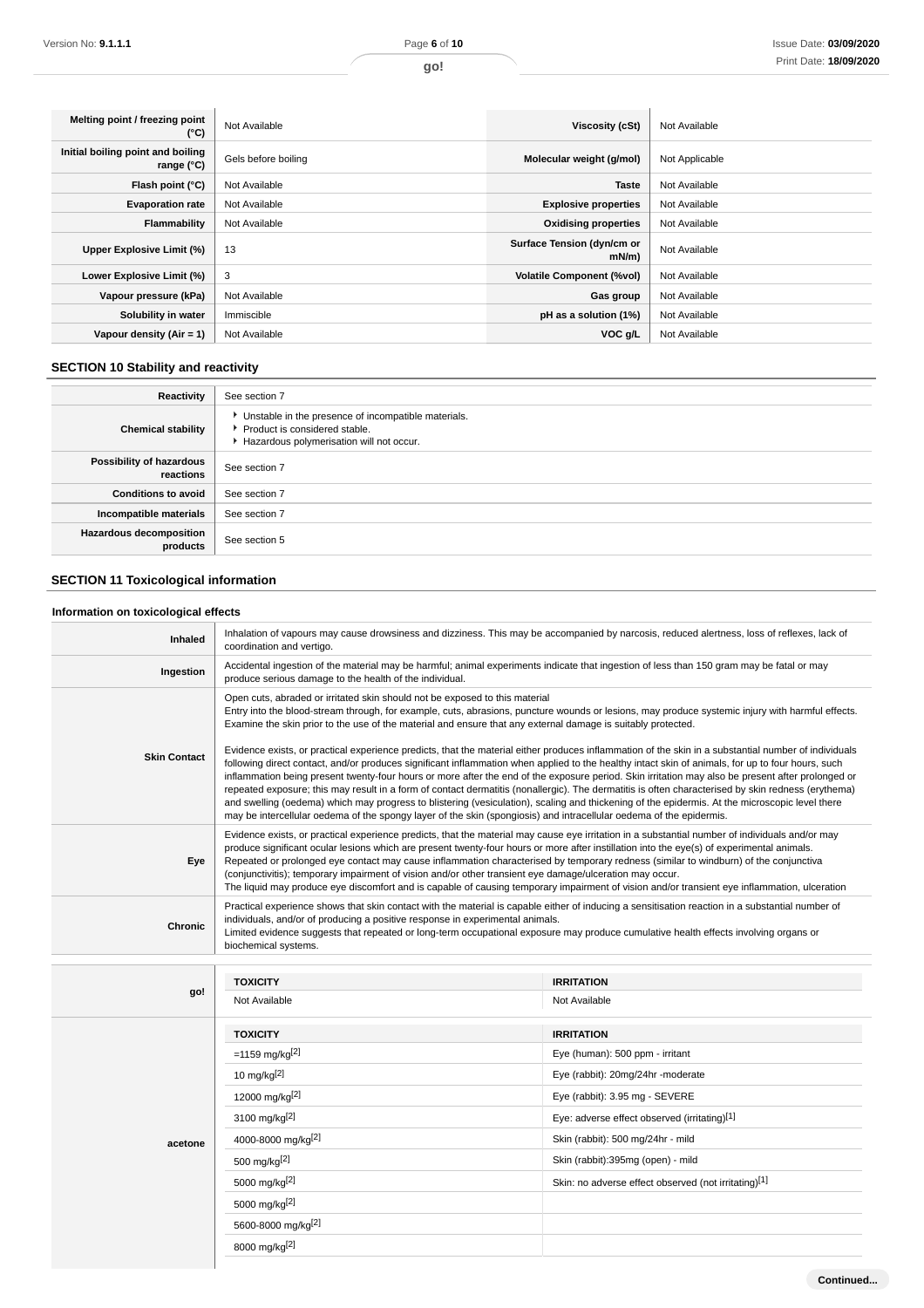|         | Dermal (rabbit) LD50: 20000 mg/kg <sup>[2]</sup>                                                                                                                                                                                |  |
|---------|---------------------------------------------------------------------------------------------------------------------------------------------------------------------------------------------------------------------------------|--|
|         | Inhalation (rat) LC50: 100.2 mg/l/8hr[2]                                                                                                                                                                                        |  |
|         | Oral (mouse) LD50: 3000 mg/kg <sup>[2]</sup>                                                                                                                                                                                    |  |
|         | Oral (rat) LD50: =5800 mg/kg <sup>[2]</sup>                                                                                                                                                                                     |  |
|         | Oral (rat) LD50: =8450 mg/kg <sup>[2]</sup>                                                                                                                                                                                     |  |
|         | Oral (rat) LD50: 1800-7300 mg/kg <sup>[2]</sup>                                                                                                                                                                                 |  |
| Legend: | 1. Value obtained from Europe ECHA Registered Substances - Acute toxicity 2.* Value obtained from manufacturer's SDS. Unless otherwise<br>specified data extracted from RTECS - Register of Toxic Effect of chemical Substances |  |
|         |                                                                                                                                                                                                                                 |  |
|         |                                                                                                                                                                                                                                 |  |

| <b>ACETONE</b>                              | The material may cause skin irritation after prolonged or repeated exposure and may produce a contact dermatitis (nonallergic). This form of<br>dermatitis is often characterised by skin redness (erythema) and swelling epidermis. Histologically there may be intercellular oedema of the<br>spongy layer (spongiosis) and intracellular oedema of the epidermis.<br>for acetone:<br>The acute toxicity of acetone is low. Acetone is not a skin irritant or sensitiser but is a defatting agent to the skin. Acetone is an eye irritant. The<br>subchronic toxicity of acetone has been examined in mice and rats that were administered acetone in the drinking water and again in rats treated<br>by oral gavage. Acetone-induced increases in relative kidney weight changes were observed in male and female rats used in the oral 13-week<br>study. Acetone treatment caused increases in the relative liver weight in male and female rats that were not associated with histopathologic<br>effects and the effects may have been associated with microsomal enzyme induction. Haematologic effects consistent with macrocytic anaemia<br>were also noted in male rats along with hyperpigmentation in the spleen. The most notable findings in the mice were increased liver and<br>decreased spleen weights. Overall, the no-observed-effect-levels in the drinking water study were 1% for male rats (900 mg/kg/d) and male mice<br>(2258 mg/kg/d), 2% for female mice (5945 mg/kg/d), and 5% for female rats (3100 mg/kg/d). For developmental effects, a statistically significant<br>reduction in foetal weight, and a slight, but statistically significant increase in the percent incidence of later resorptions were seen in mice at<br>15,665 mg/m3 and in rats at 26,100 mg/m3. The no-observable-effect level for developmental toxicity was determined to be 5220 mg/m3 for both<br>rats and mice.<br>Teratogenic effects were not observed in rats and mice tested at 26,110 and 15,665 mg/m3, respectively. Lifetime dermal carcinogenicity studies<br>in mice treated with up to 0.2 mL of acetone did not reveal any increase in organ tumor incidence relative to untreated control animals.<br>The scientific literature contains many different studies that have measured either the neurobehavioural performance or neurophysiological<br>studies with acetone-exposed employees have recently shown that 8-hr exposures in excess of 2375 mg/m3 were not associated with any<br>dose-related changes in response time, vigilance, or digit span scores. Clinical case studies, controlled human volunteer studies, animal<br>research, and occupational field evaluations all indicate that the NOAEL for this effect is 2375 mg/m3 or greater. |                                 | response of humans exposed to acetone. Effect levels ranging from about 600 to greater than 2375 mg/m3 have been reported. Neurobehavioral |
|---------------------------------------------|-----------------------------------------------------------------------------------------------------------------------------------------------------------------------------------------------------------------------------------------------------------------------------------------------------------------------------------------------------------------------------------------------------------------------------------------------------------------------------------------------------------------------------------------------------------------------------------------------------------------------------------------------------------------------------------------------------------------------------------------------------------------------------------------------------------------------------------------------------------------------------------------------------------------------------------------------------------------------------------------------------------------------------------------------------------------------------------------------------------------------------------------------------------------------------------------------------------------------------------------------------------------------------------------------------------------------------------------------------------------------------------------------------------------------------------------------------------------------------------------------------------------------------------------------------------------------------------------------------------------------------------------------------------------------------------------------------------------------------------------------------------------------------------------------------------------------------------------------------------------------------------------------------------------------------------------------------------------------------------------------------------------------------------------------------------------------------------------------------------------------------------------------------------------------------------------------------------------------------------------------------------------------------------------------------------------------------------------------------------------------------------------------------------------------------------------------------------------------------------------------------------------------------------------------------------------------------------------------------------------------------------------------------------------------------------------------------------------------------------------------------------------------------------|---------------------------------|--------------------------------------------------------------------------------------------------------------------------------------------|
| <b>Acute Toxicity</b>                       | ✔                                                                                                                                                                                                                                                                                                                                                                                                                                                                                                                                                                                                                                                                                                                                                                                                                                                                                                                                                                                                                                                                                                                                                                                                                                                                                                                                                                                                                                                                                                                                                                                                                                                                                                                                                                                                                                                                                                                                                                                                                                                                                                                                                                                                                                                                                                                                                                                                                                                                                                                                                                                                                                                                                                                                                                                 | Carcinogenicity                 | ×                                                                                                                                          |
| <b>Skin Irritation/Corrosion</b>            | ✔                                                                                                                                                                                                                                                                                                                                                                                                                                                                                                                                                                                                                                                                                                                                                                                                                                                                                                                                                                                                                                                                                                                                                                                                                                                                                                                                                                                                                                                                                                                                                                                                                                                                                                                                                                                                                                                                                                                                                                                                                                                                                                                                                                                                                                                                                                                                                                                                                                                                                                                                                                                                                                                                                                                                                                                 | Reproductivity                  | ×                                                                                                                                          |
| <b>Serious Eye Damage/Irritation</b>        | ✔                                                                                                                                                                                                                                                                                                                                                                                                                                                                                                                                                                                                                                                                                                                                                                                                                                                                                                                                                                                                                                                                                                                                                                                                                                                                                                                                                                                                                                                                                                                                                                                                                                                                                                                                                                                                                                                                                                                                                                                                                                                                                                                                                                                                                                                                                                                                                                                                                                                                                                                                                                                                                                                                                                                                                                                 | <b>STOT - Single Exposure</b>   | ✔                                                                                                                                          |
| <b>Respiratory or Skin</b><br>sensitisation | ✔                                                                                                                                                                                                                                                                                                                                                                                                                                                                                                                                                                                                                                                                                                                                                                                                                                                                                                                                                                                                                                                                                                                                                                                                                                                                                                                                                                                                                                                                                                                                                                                                                                                                                                                                                                                                                                                                                                                                                                                                                                                                                                                                                                                                                                                                                                                                                                                                                                                                                                                                                                                                                                                                                                                                                                                 | <b>STOT - Repeated Exposure</b> | $\boldsymbol{\mathsf{x}}$                                                                                                                  |

Legend:  $\blacktriangleright$  - Data either not available or does not fill the criteria for classification **Mutagenicity X Aspiration Hazard** 

 $\blacktriangleright$  – Data available to make classification

 $\boldsymbol{\mathsf{x}}$ 

# **SECTION 12 Ecological information**

| <b>Toxicity</b> |                  |                                                                                                                                                                                                                                                                                                                                                                                                 |                |                  |                  |
|-----------------|------------------|-------------------------------------------------------------------------------------------------------------------------------------------------------------------------------------------------------------------------------------------------------------------------------------------------------------------------------------------------------------------------------------------------|----------------|------------------|------------------|
|                 | Endpoint         | <b>Test Duration (hr)</b>                                                                                                                                                                                                                                                                                                                                                                       | <b>Species</b> | Value            | Source           |
| go!             | Not<br>Available | Not Available                                                                                                                                                                                                                                                                                                                                                                                   | Not Available  | Not<br>Available | Not<br>Available |
|                 | Endpoint         | <b>Test Duration (hr)</b>                                                                                                                                                                                                                                                                                                                                                                       | <b>Species</b> | Value            | Source           |
|                 | LC50             | 96                                                                                                                                                                                                                                                                                                                                                                                              | Fish           | 5-540mg/L        | 2                |
| acetone         | EC50             | 48                                                                                                                                                                                                                                                                                                                                                                                              | Crustacea      | 6098.4mg/L       | 5                |
|                 | <b>NOEC</b>      | 240                                                                                                                                                                                                                                                                                                                                                                                             | Crustacea      | 1-866mg/L        | 2                |
| Legend:         |                  | Extracted from 1. IUCLID Toxicity Data 2. Europe ECHA Registered Substances - Ecotoxicological Information - Aquatic Toxicity 3. EPIWIN Suite<br>V3.12 (QSAR) - Aquatic Toxicity Data (Estimated) 4. US EPA, Ecotox database - Aquatic Toxicity Data 5. ECETOC Aquatic Hazard Assessment<br>Data 6. NITE (Japan) - Bioconcentration Data 7. METI (Japan) - Bioconcentration Data 8. Vendor Data |                |                  |                  |

Harmful to aquatic organisms.

May cause long-term adverse effects in the aquatic environment.

**DO NOT** discharge into sewer or waterways.

## **Persistence and degradability**

| Ingredient | Water/Soil | : Air                                      |
|------------|------------|--------------------------------------------|
| acetone    | davs       | $116.25$ days)<br>-life =<br>$\sim$ $\sim$ |

## **Bioaccumulative potential**

| Ingredient | <b>Bioaccumulation</b> |
|------------|------------------------|
| acetone    | LOW (BCF = $0.69$ )    |
|            |                        |

# **Mobility in soil**

**Ingredient Mobility**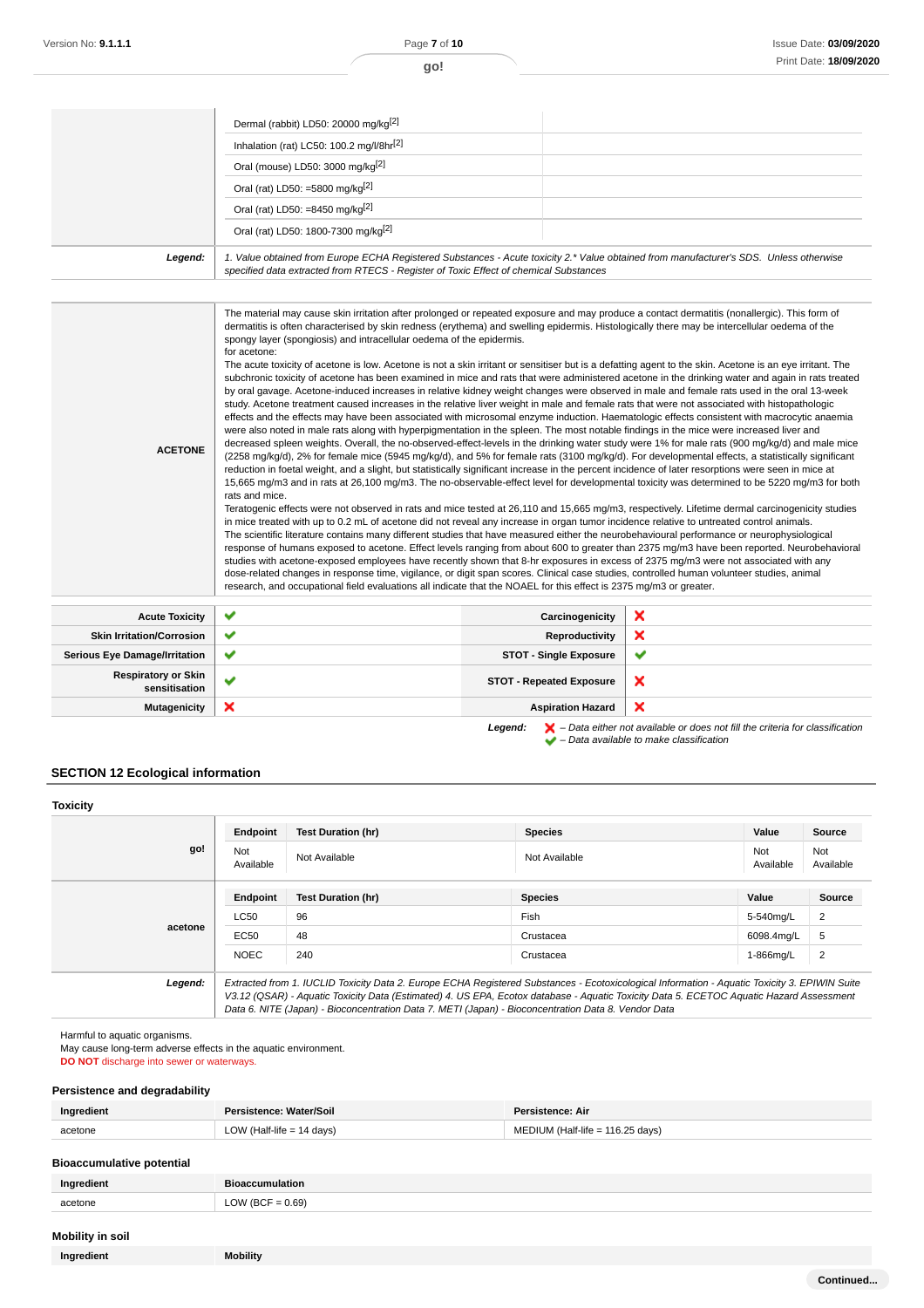| Ingredient | <b>Mobility</b>                             |
|------------|---------------------------------------------|
| acetone    | .981)<br><b>IKOC</b><br>HIGF<br>H<br>$\sim$ |

# **SECTION 13 Disposal considerations**

| Waste treatment methods             |                                                                                                                                                                                                                                                                                                                                                                                                                                                        |  |  |  |  |
|-------------------------------------|--------------------------------------------------------------------------------------------------------------------------------------------------------------------------------------------------------------------------------------------------------------------------------------------------------------------------------------------------------------------------------------------------------------------------------------------------------|--|--|--|--|
| <b>Product / Packaging disposal</b> | <b>DO NOT</b> allow wash water from cleaning or process equipment to enter drains.<br>It may be necessary to collect all wash water for treatment before disposal.<br>In all cases disposal to sewer may be subject to local laws and regulations and these should be considered first.<br>Where in doubt contact the responsible authority.<br>Bury residue in an authorised landfill.<br>Consult State Land Waste Management Authority for disposal. |  |  |  |  |

# **SECTION 14 Transport information**

### **Labels Required**

| Marine Pollutant   NO |  |
|-----------------------|--|
| HAZCHEM 3YE           |  |

### **Land transport (ADG)**

| <b>UN</b> number             | 1993                                                            |  |  |  |
|------------------------------|-----------------------------------------------------------------|--|--|--|
| UN proper shipping name      | FLAMMABLE LIQUID, N.O.S. (contains acetone)                     |  |  |  |
| Transport hazard class(es)   | 3<br>Class<br>Subrisk<br>Not Applicable                         |  |  |  |
| Packing group                | $\mathbf{I}$                                                    |  |  |  |
| <b>Environmental hazard</b>  | Not Applicable                                                  |  |  |  |
| Special precautions for user | Special provisions<br>274<br>Limited quantity<br>1 <sub>L</sub> |  |  |  |

# **Air transport (ICAO-IATA / DGR)**

| <b>UN number</b>             | 1993                                                                    |                           |  |  |
|------------------------------|-------------------------------------------------------------------------|---------------------------|--|--|
| UN proper shipping name      | Flammable liquid, n.o.s. * (contains acetone)                           |                           |  |  |
| Transport hazard class(es)   | <b>ICAO/IATA Class</b><br><b>ICAO / IATA Subrisk</b><br><b>ERG Code</b> | 3<br>Not Applicable<br>3H |  |  |
| Packing group                | $\mathbf{II}$                                                           |                           |  |  |
| <b>Environmental hazard</b>  | Not Applicable                                                          |                           |  |  |
| Special precautions for user | Special provisions                                                      |                           |  |  |
|                              | Cargo Only Packing Instructions                                         |                           |  |  |
|                              | Cargo Only Maximum Qty / Pack                                           |                           |  |  |
|                              | Passenger and Cargo Packing Instructions                                |                           |  |  |
|                              | Passenger and Cargo Maximum Qty / Pack                                  |                           |  |  |
|                              | Passenger and Cargo Limited Quantity Packing Instructions               |                           |  |  |
|                              | Passenger and Cargo Limited Maximum Qty / Pack                          |                           |  |  |

# **Sea transport (IMDG-Code / GGVSee)**

| UN number                   | 1993                                        |                      |  |
|-----------------------------|---------------------------------------------|----------------------|--|
| UN proper shipping name     | FLAMMABLE LIQUID, N.O.S. (contains acetone) |                      |  |
| Transport hazard class(es)  | <b>IMDG Class</b><br><b>IMDG Subrisk</b>    | -3<br>Not Applicable |  |
| Packing group               | Ш                                           |                      |  |
| <b>Environmental hazard</b> | Not Applicable                              |                      |  |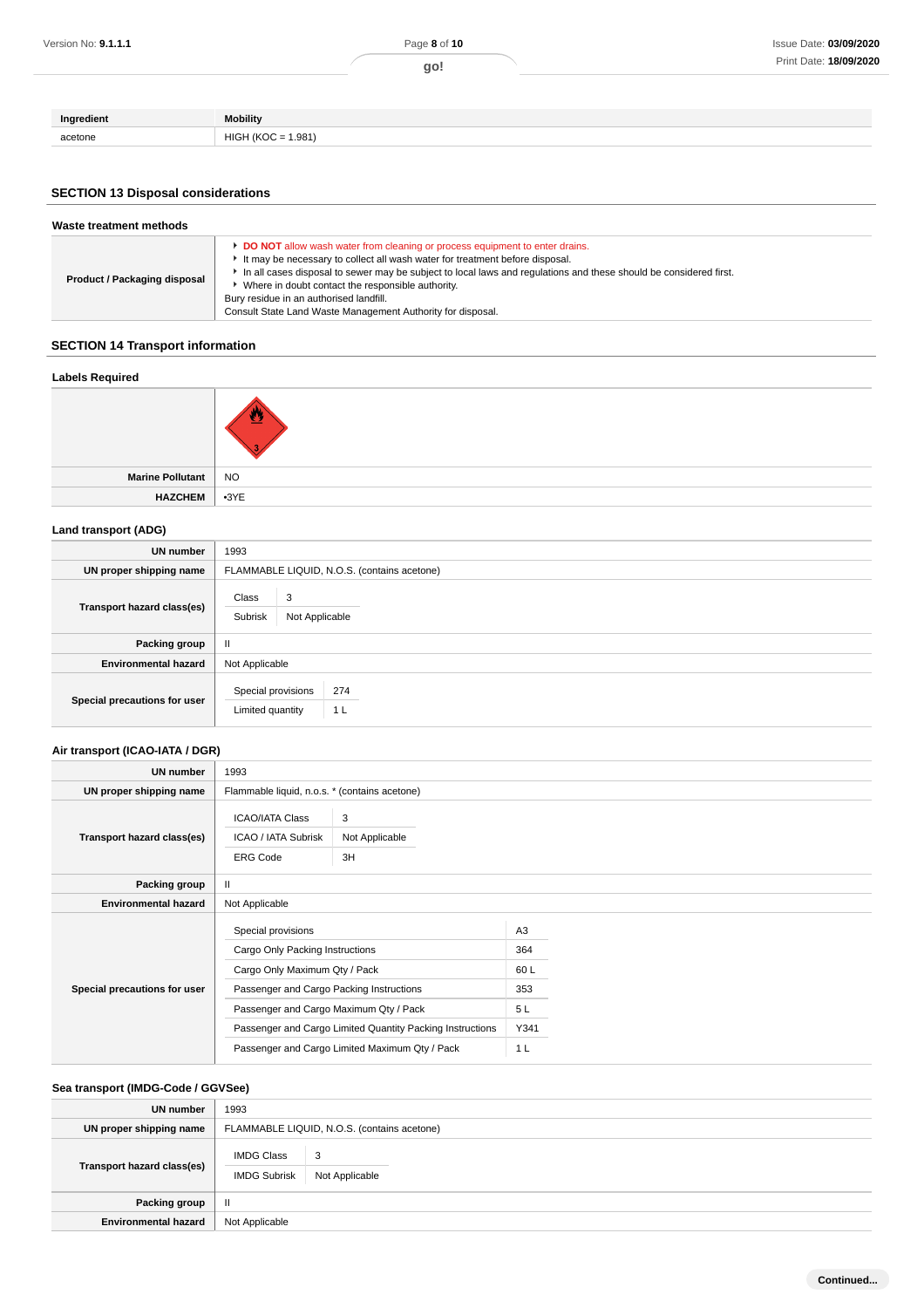|                              | <b>EMS Number</b>         | $F-E$ , S-E |
|------------------------------|---------------------------|-------------|
| Special precautions for user | Special provisions        | 274         |
|                              | <b>Limited Quantities</b> | L.          |

#### **Transport in bulk according to Annex II of MARPOL and the IBC code**

Not Applicable

If packed as Chemical kits the following classification may be considered if all ICAO/IATA transport requirements are met: Chemical Kit UN3316 - Class 9, SP A44 & A163.

#### **SECTION 15 Regulatory information**

#### **Safety, health and environmental regulations / legislation specific for the substance or mixture**

**acetone is found on the following regulatory lists** T

Australia Hazardous Chemical Information System (HCIS) - Hazardous Chemicals Australia Standard for the Uniform Scheduling of Medicines and Poisons (SUSMP) - Schedule 5

Australian Inventory of Industrial Chemicals (AIIC)

#### **National Inventory Status**

| <b>National Inventory</b>     | <b>Status</b>                                                                                                                                                                                            |
|-------------------------------|----------------------------------------------------------------------------------------------------------------------------------------------------------------------------------------------------------|
| Australia - AIIC              | Yes                                                                                                                                                                                                      |
| Australia Non-Industrial Use  | No (acetone)                                                                                                                                                                                             |
| Canada - DSL                  | Yes                                                                                                                                                                                                      |
| Canada - NDSL                 | No (acetone)                                                                                                                                                                                             |
| China - IECSC                 | Yes                                                                                                                                                                                                      |
| Europe - EINEC / ELINCS / NLP | Yes                                                                                                                                                                                                      |
| Japan - ENCS                  | Yes                                                                                                                                                                                                      |
| Korea - KECI                  | Yes                                                                                                                                                                                                      |
| New Zealand - NZIoC           | Yes                                                                                                                                                                                                      |
| Philippines - PICCS           | Yes                                                                                                                                                                                                      |
| USA - TSCA                    | Yes                                                                                                                                                                                                      |
| Taiwan - TCSI                 | Yes                                                                                                                                                                                                      |
| Mexico - INSQ                 | Yes                                                                                                                                                                                                      |
| Vietnam - NCI                 | Yes                                                                                                                                                                                                      |
| Russia - ARIPS                | Yes                                                                                                                                                                                                      |
| Legend:                       | Yes = All CAS declared ingredients are on the inventory<br>No = One or more of the CAS listed ingredients are not on the inventory and are not exempt from listing(see specific ingredients in brackets) |

#### **SECTION 16 Other information**

| <br>^^ |
|--------|
| ^^     |

#### **SDS Version Summary**

| Version | <b>Issue Date</b> | <b>Sections Updated</b>                                                        |  |  |
|---------|-------------------|--------------------------------------------------------------------------------|--|--|
| 8.1.1.1 | 01/11/2019        | One-off system update. NOTE: This may or may not change the GHS classification |  |  |
| 9.1.1.1 | 03/09/2020        | Classification change due to full database hazard calculation/update.          |  |  |

#### **Other information**

Classification of the preparation and its individual components has drawn on official and authoritative sources as well as independent review by SDI Limited using available literature references.

The SDS is a Hazard Communication tool and should be used to assist in the Risk Assessment. Many factors determine whether the reported Hazards are Risks in the workplace or other settings. Risks may be determined by reference to Exposures Scenarios. Scale of use, frequency of use and current or available engineering controls must be considered.

#### **Definitions and abbreviations**

PC-TWA: Permissible Concentration-Time Weighted Average PC-STEL: Permissible Concentration-Short Term Exposure Limit IARC: International Agency for Research on Cancer ACGIH: American Conference of Governmental Industrial Hygienists STEL: Short Term Exposure Limit TEEL: Temporary Emergency Exposure Limit。 IDLH: Immediately Dangerous to Life or Health Concentrations OSF: Odour Safety Factor NOAEL :No Observed Adverse Effect Level LOAEL: Lowest Observed Adverse Effect Level TLV: Threshold Limit Value LOD: Limit Of Detection OTV: Odour Threshold Value BCF: BioConcentration Factors